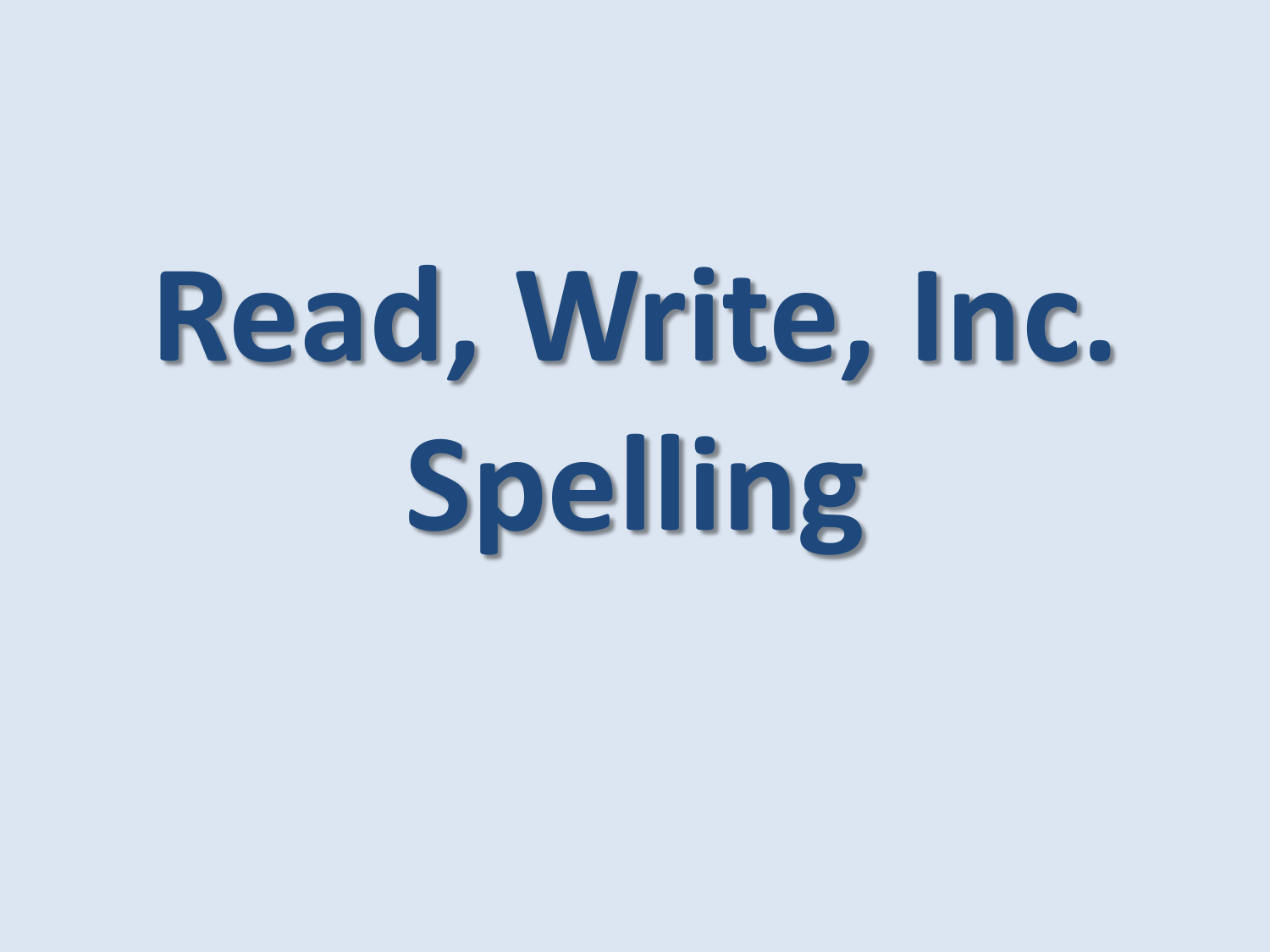### Who wrote the scheme?

**Ruth Miskin is one of the UK's leading authorities on teaching children to read. An experienced former head teacher and trainer, she has over 25 years' teaching experience.**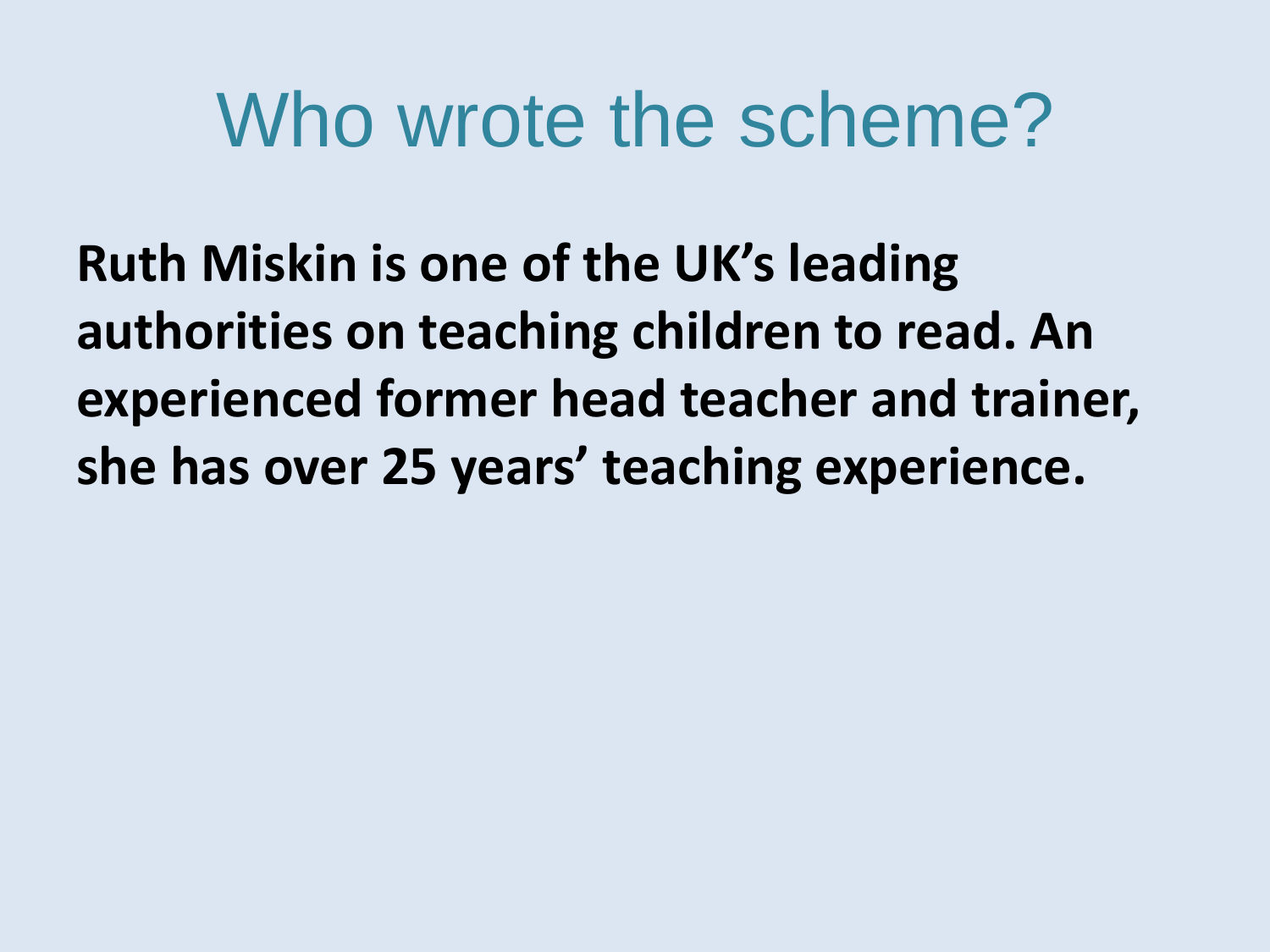### Why are we changing?

Although children were able to score well on weekly spelling tests, they weren't consistently able to spell the same words out of the test situation.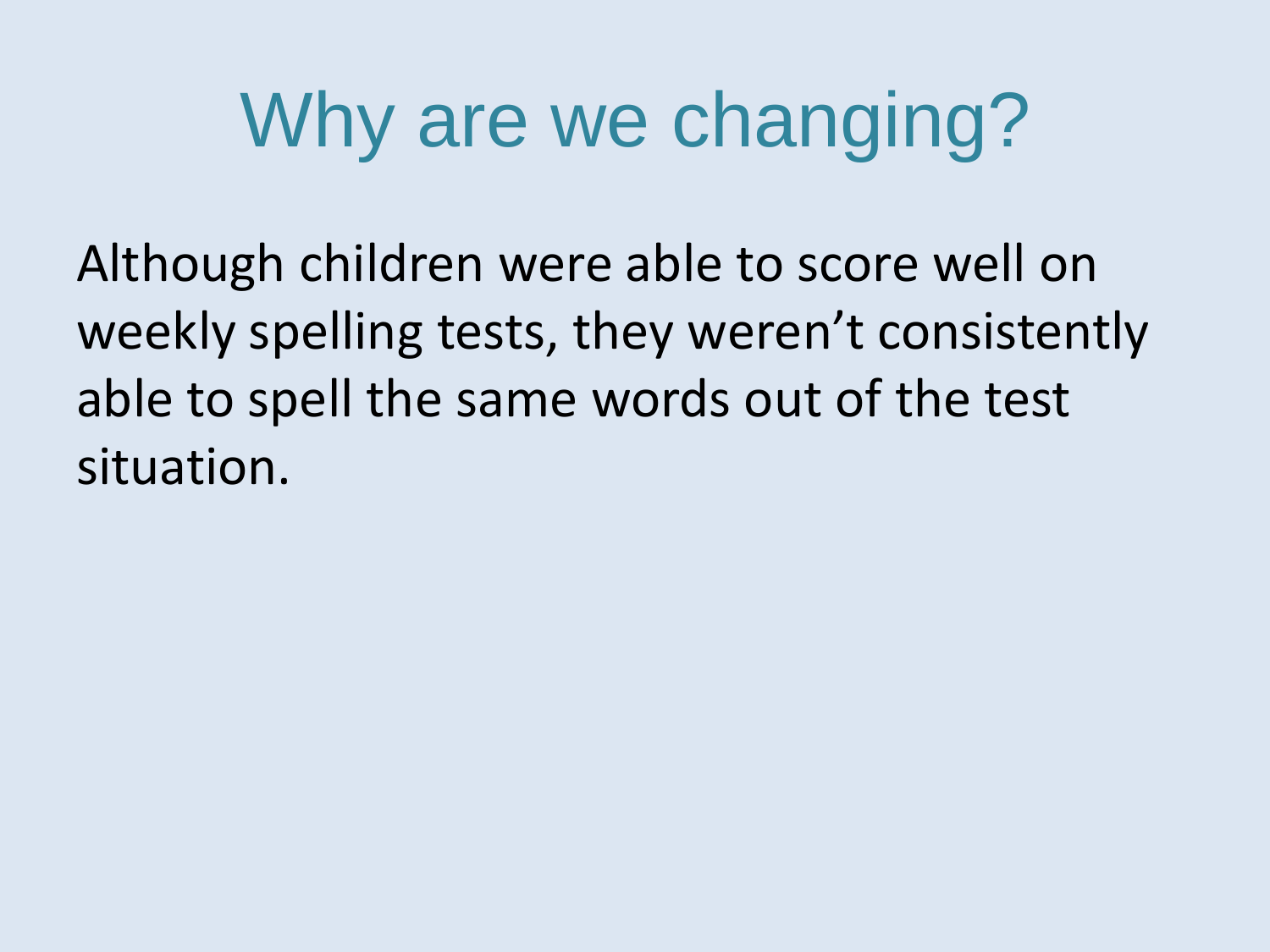## What is different?

*Read Write Inc. Spelling* is a spelling programme based on proven strategies of teacher modelling followed by partner work, to embed learning. The programme covers all the word structures and spelling requirements for Years 2–6.

It is:

- Built around a series of short, progressive activities
- Uses partner work to help children learn effectively and recall what they have learnt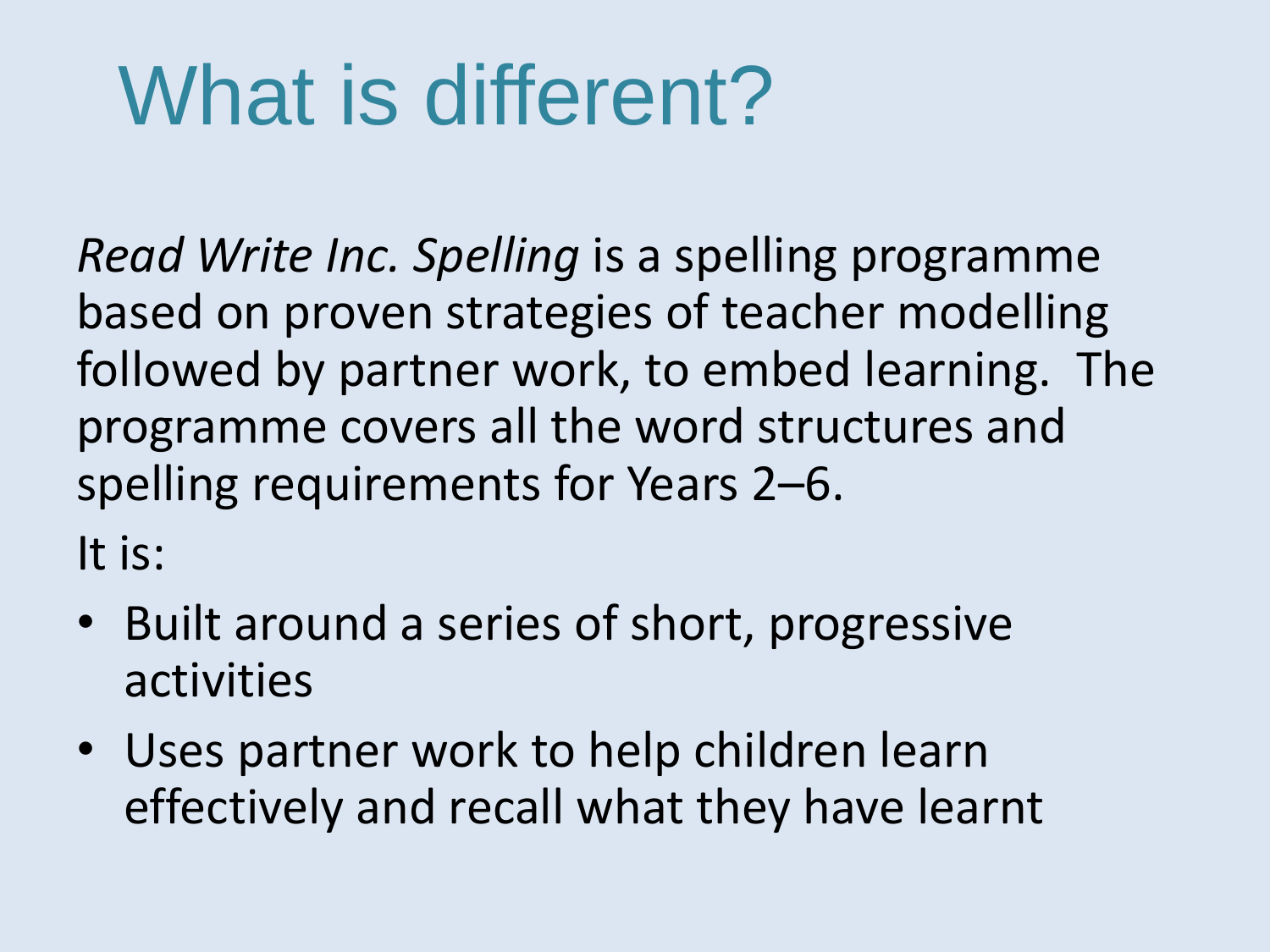### What does it look like?

It is a spelling programme which is run in daily sessions.

There is a 'Get Spelling!' book which has a range of teacher-led activities, paired work and independent activities.

Alongside this there is a Spelling Log where children can record the words they find difficult to spell.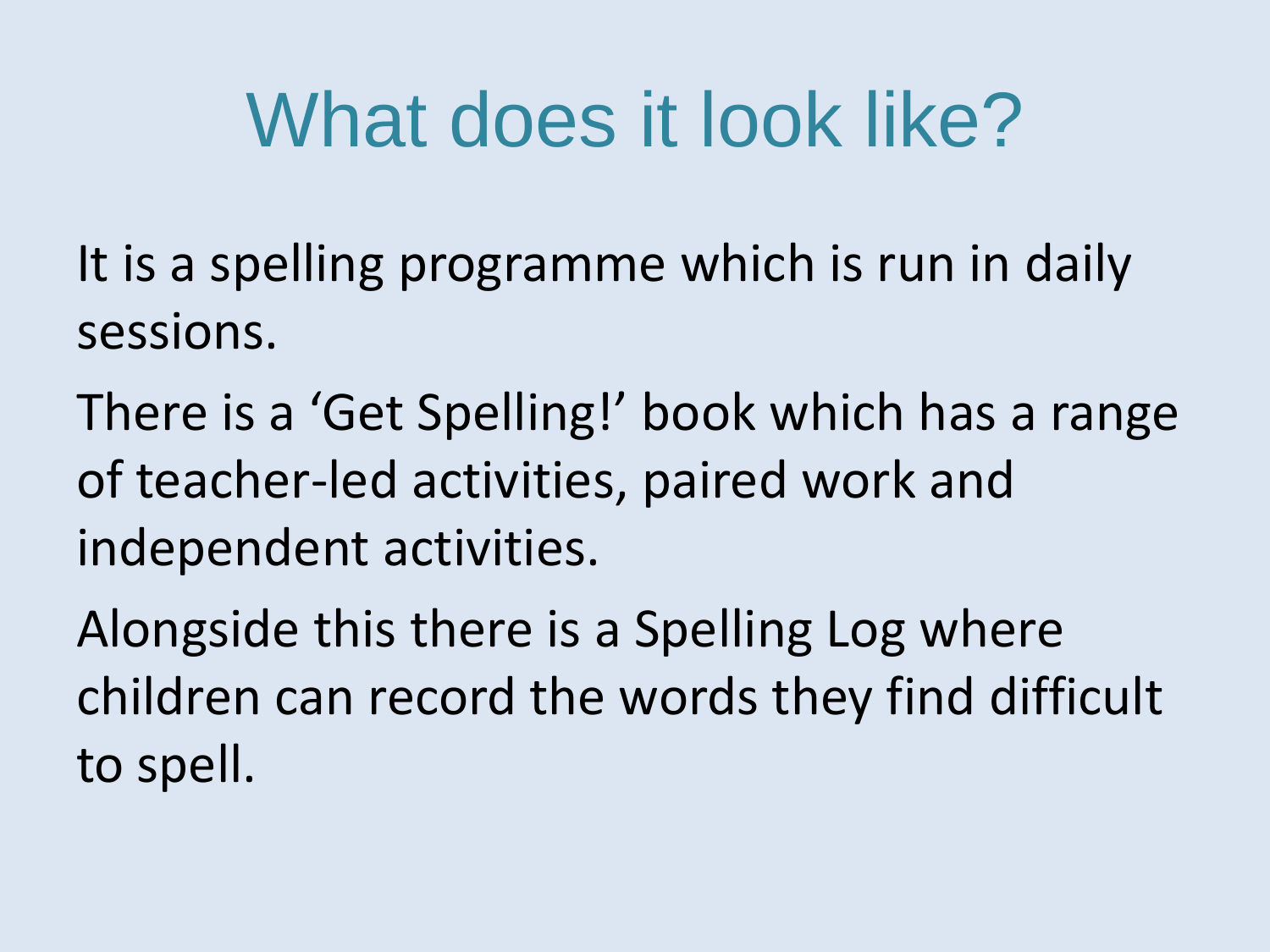### What will the children experience in their lessons?

#### For each unit, there is:

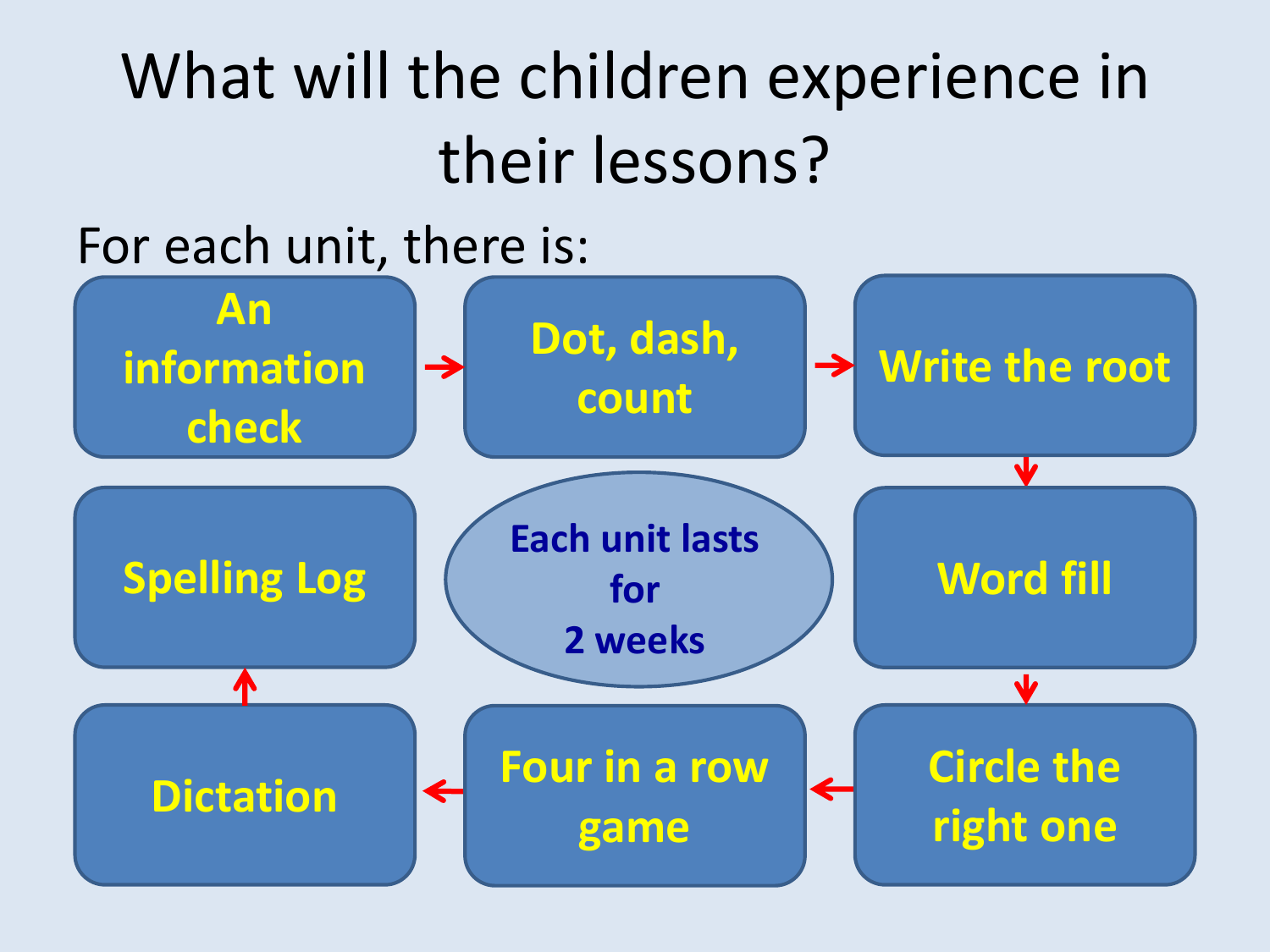Unit  $1 -'ay'$ 

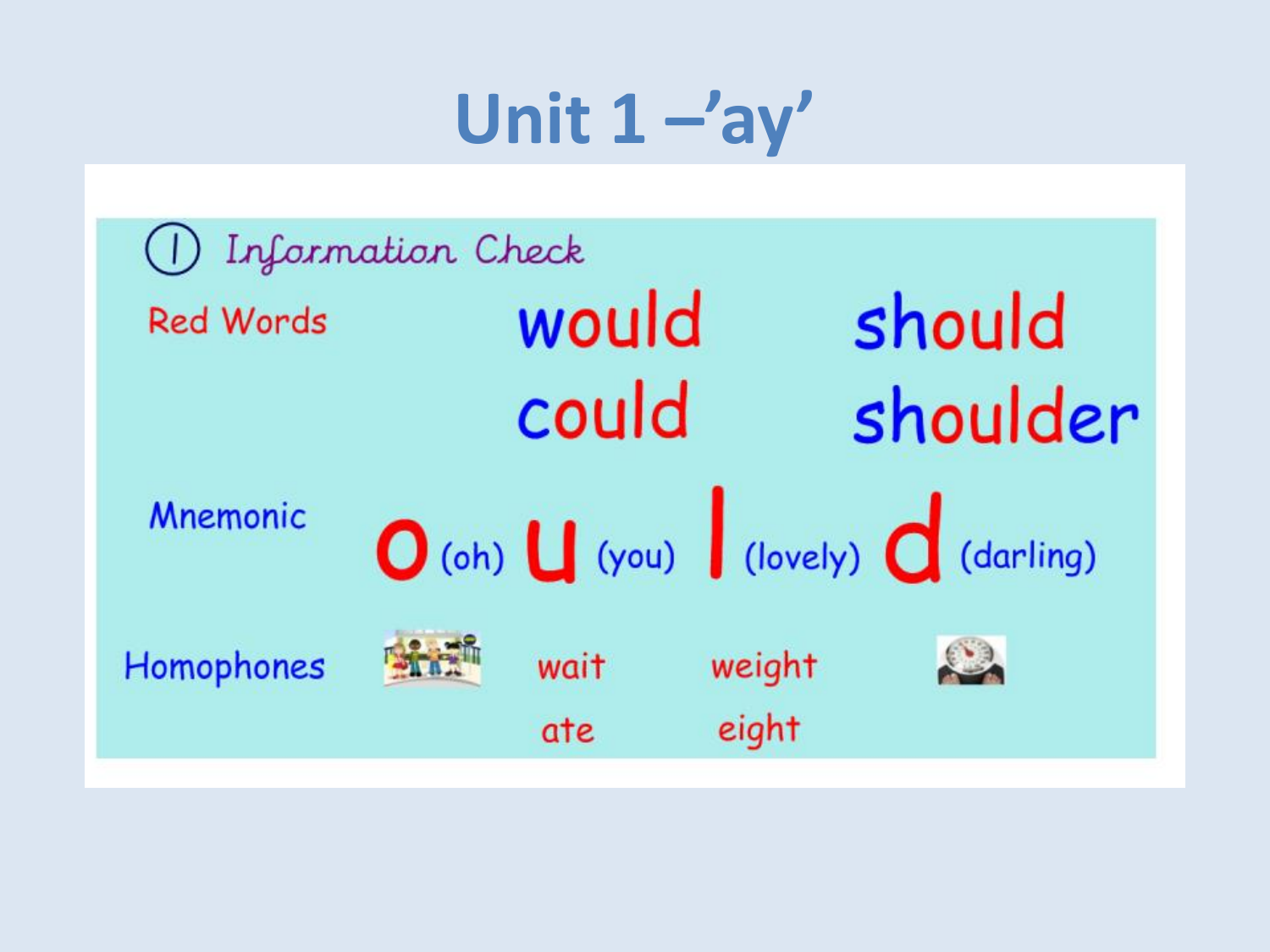#### Dot, dash and count  $\left[2\right]$

| day      | 2 |
|----------|---|
| way      |   |
| away     |   |
| stray    |   |
| delay    |   |
| today    |   |
| Monday   |   |
| holiday  |   |
| birthday |   |

| a-e ,     |  |  |
|-----------|--|--|
| made      |  |  |
| ate<br>₩  |  |  |
| make      |  |  |
| take      |  |  |
| came      |  |  |
| gave      |  |  |
| save      |  |  |
| brave     |  |  |
| date      |  |  |
| cage      |  |  |
| escape    |  |  |
| mistake   |  |  |
| chocolate |  |  |

| ai        |  |  |
|-----------|--|--|
| wait<br>₩ |  |  |
| paid      |  |  |
| pain      |  |  |
| train     |  |  |
| fail      |  |  |
| afraid    |  |  |
| complain  |  |  |
| explain   |  |  |

| eigh   |   |  |
|--------|---|--|
| weight | ۰ |  |
| eight  |   |  |
| weigh  |   |  |

| apron |  |
|-------|--|
| table |  |
| able  |  |

#### Tips:

- \* 'ay' always comes at the end of a root word
- \* 'a-e' is the most common spelling of this nowel saurd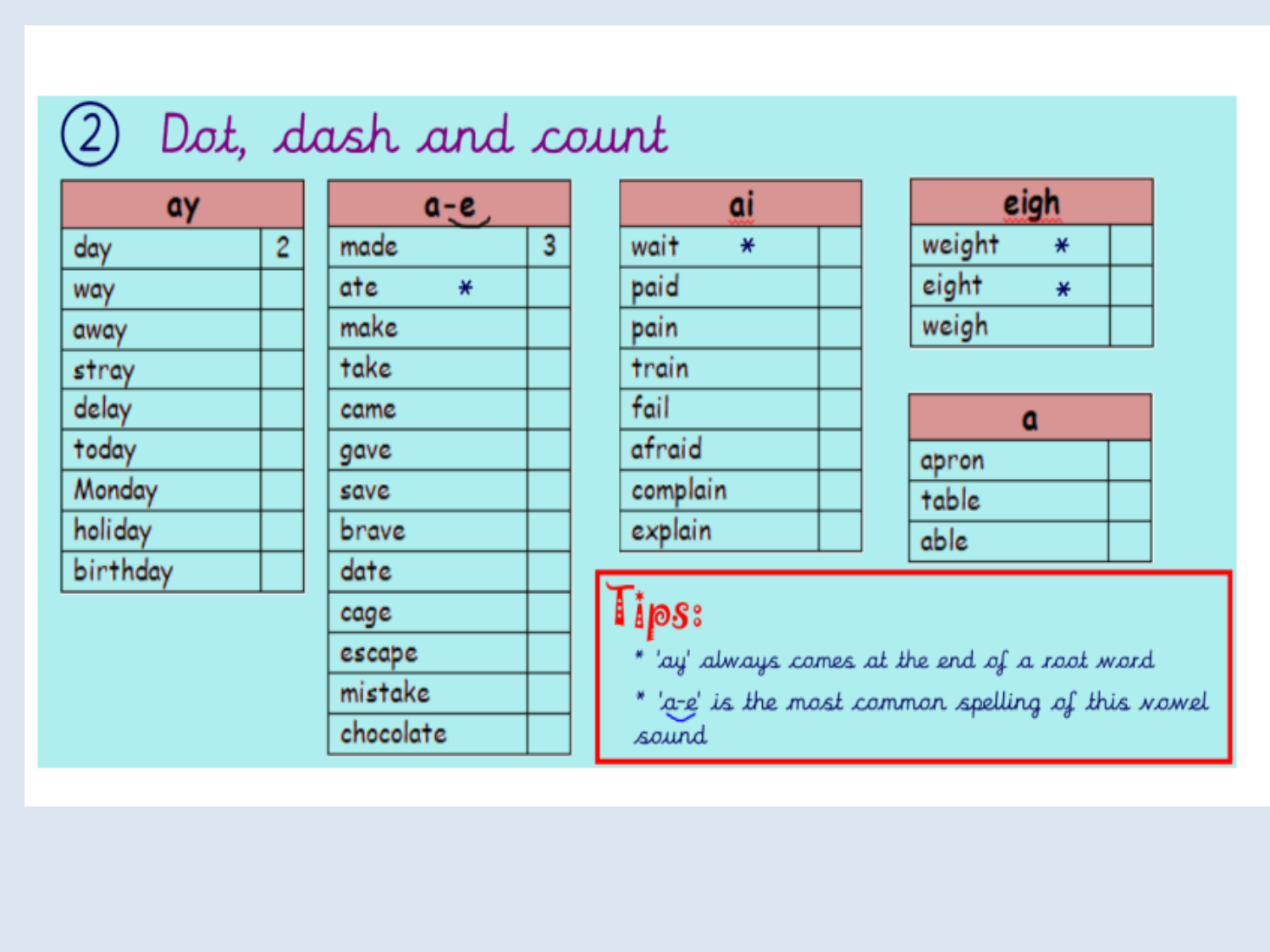| Write the root          |      |
|-------------------------|------|
| $s$ uffix $-s$          | root |
| days                    |      |
| pays                    |      |
| delays                  |      |
| suffix -ed              | root |
| a de composto de la Sal |      |

| suttix -ed | root |
|------------|------|
| strayed    |      |
| delayed    |      |
| waited     |      |
| contained  |      |
| complained |      |
| escaped    |      |

Tip:

Remember when the suffix 'ing' is added to a root word, the final 'e' is dropped.<br>Say: 'You can't have an E with an I-N-G

| suffix $-$ ing | root |
|----------------|------|
| making         |      |
| taking         |      |
| escaping       |      |
| mistaking      |      |

| suffix -er |  |
|------------|--|
| braver     |  |

| SUTTIX -est    |  |
|----------------|--|
| <b>Dravest</b> |  |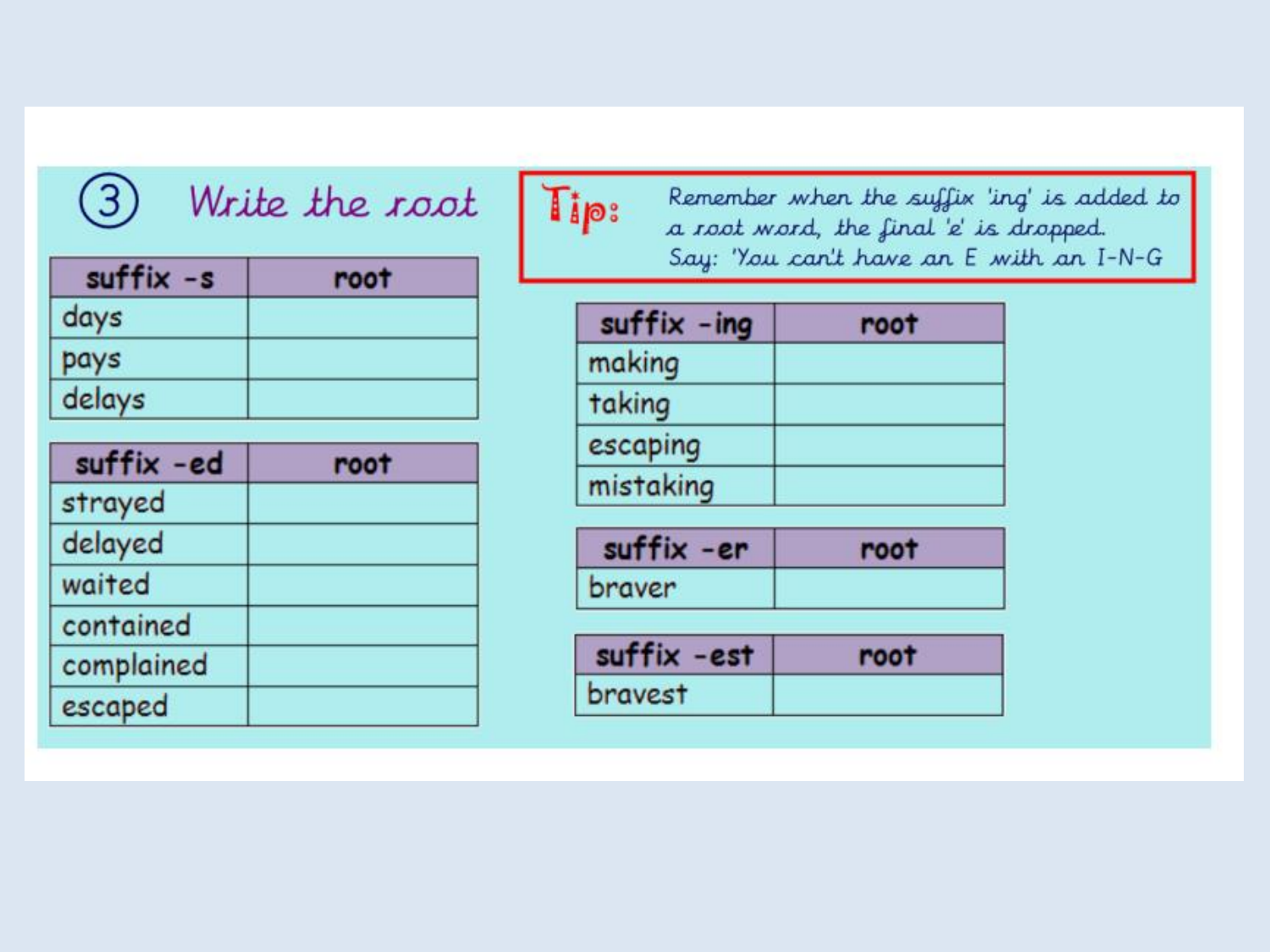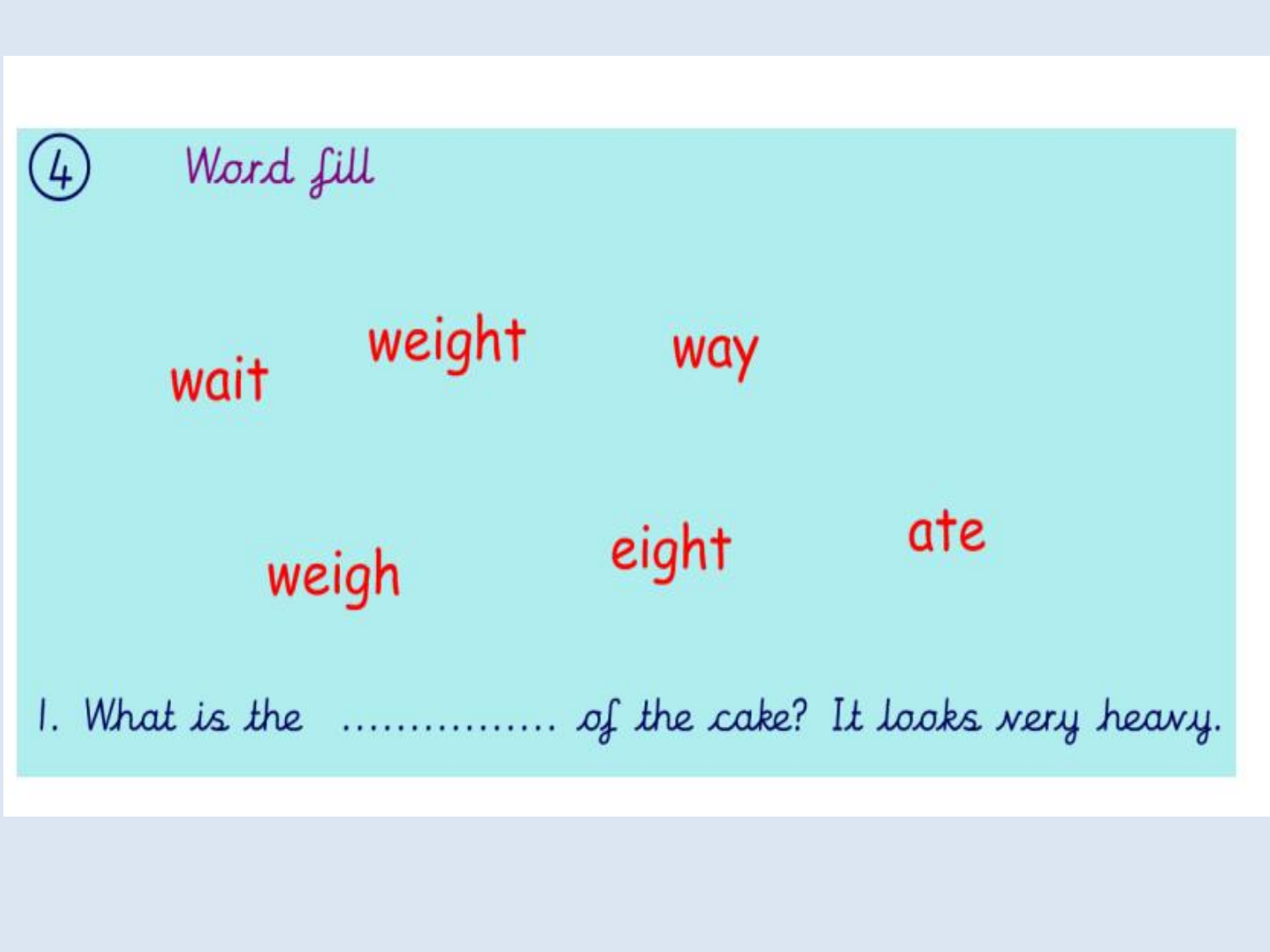| Circle the right one        |          |           |  |
|-----------------------------|----------|-----------|--|
| Circle the correct spelling |          |           |  |
|                             |          |           |  |
| escapt                      | escaped  |           |  |
| holidays                    | holydays | hollidays |  |
| making                      | makeing  | macking   |  |
| bravest                     | bravist  |           |  |
| choclate                    | choclut  | chocolate |  |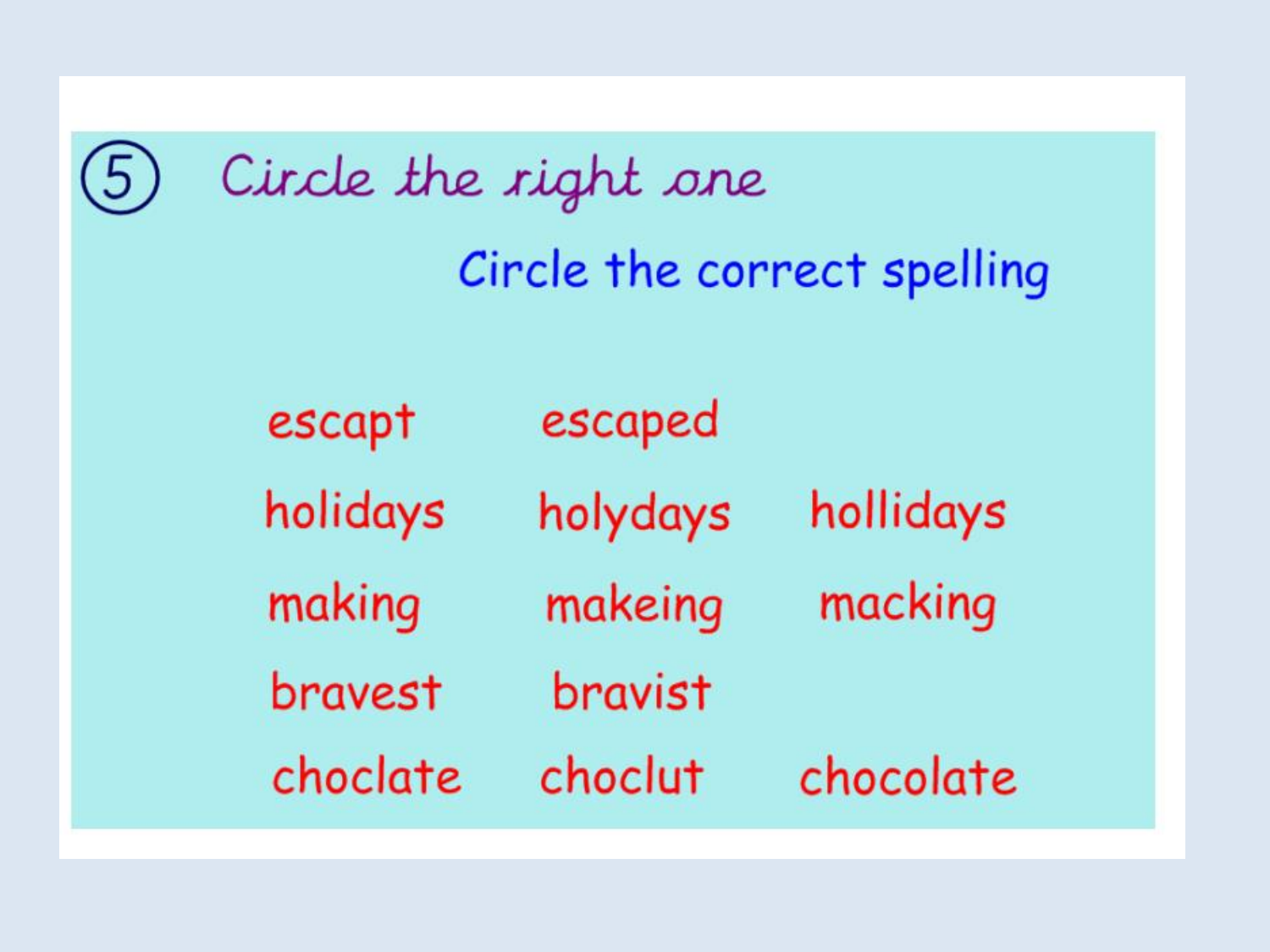#### Four-in-a-row game

 $(6)$ 

Take turns to spell a word from the lists in Activities 2 and 3 (Don't look!)

Write the words in a jotter.

Tick a circle if it's correct. If not, correct the bit that's wrong.

The winner is the first to spell four words in a row correctly.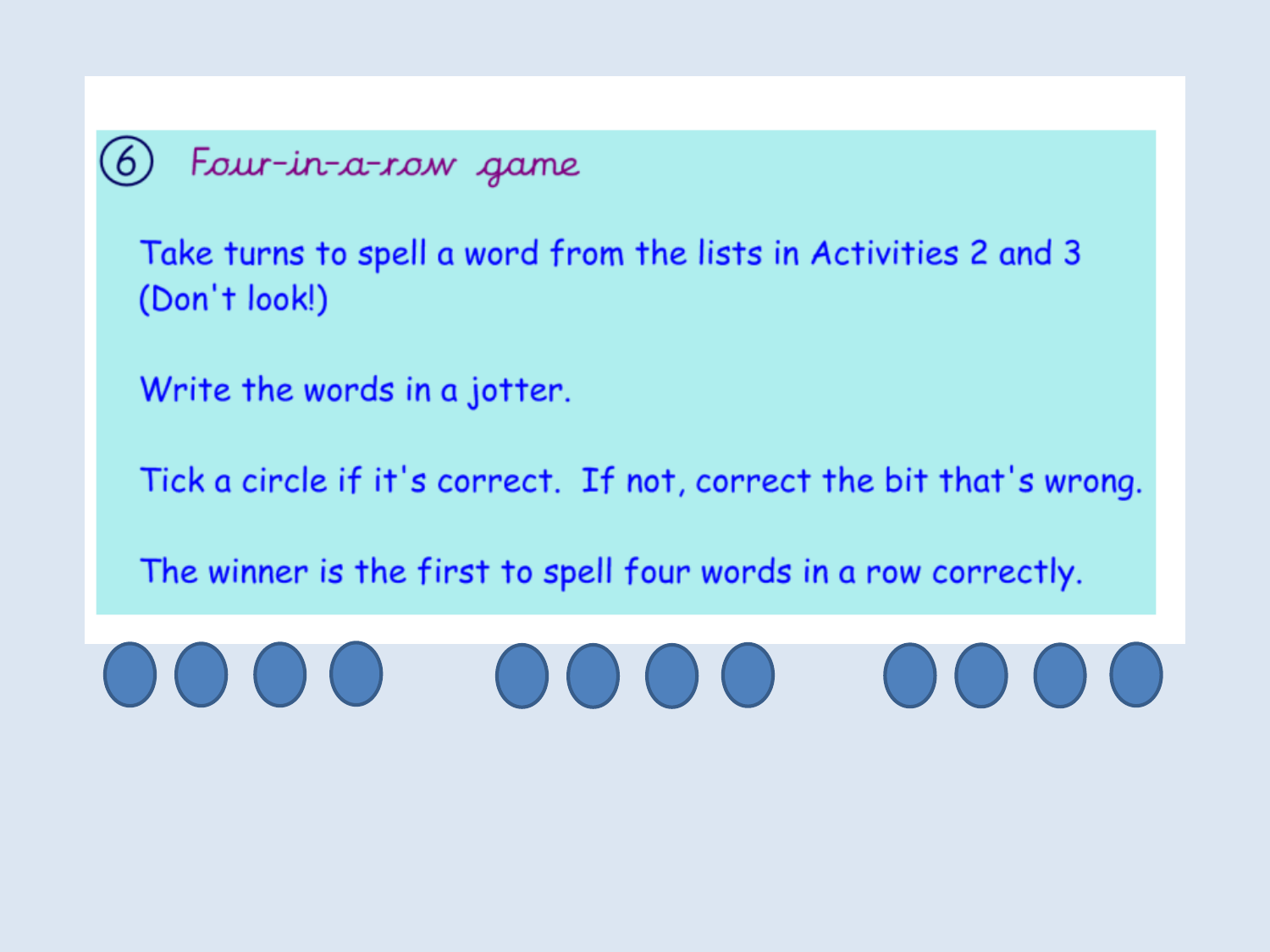#### Dictation

Take turns to read aloud the dictation sentences from Unit 1, pages 45 and 47, for your partner to write in a jotter - no peeping!

Correct any errors your partner may have made.

Swap after each sentence.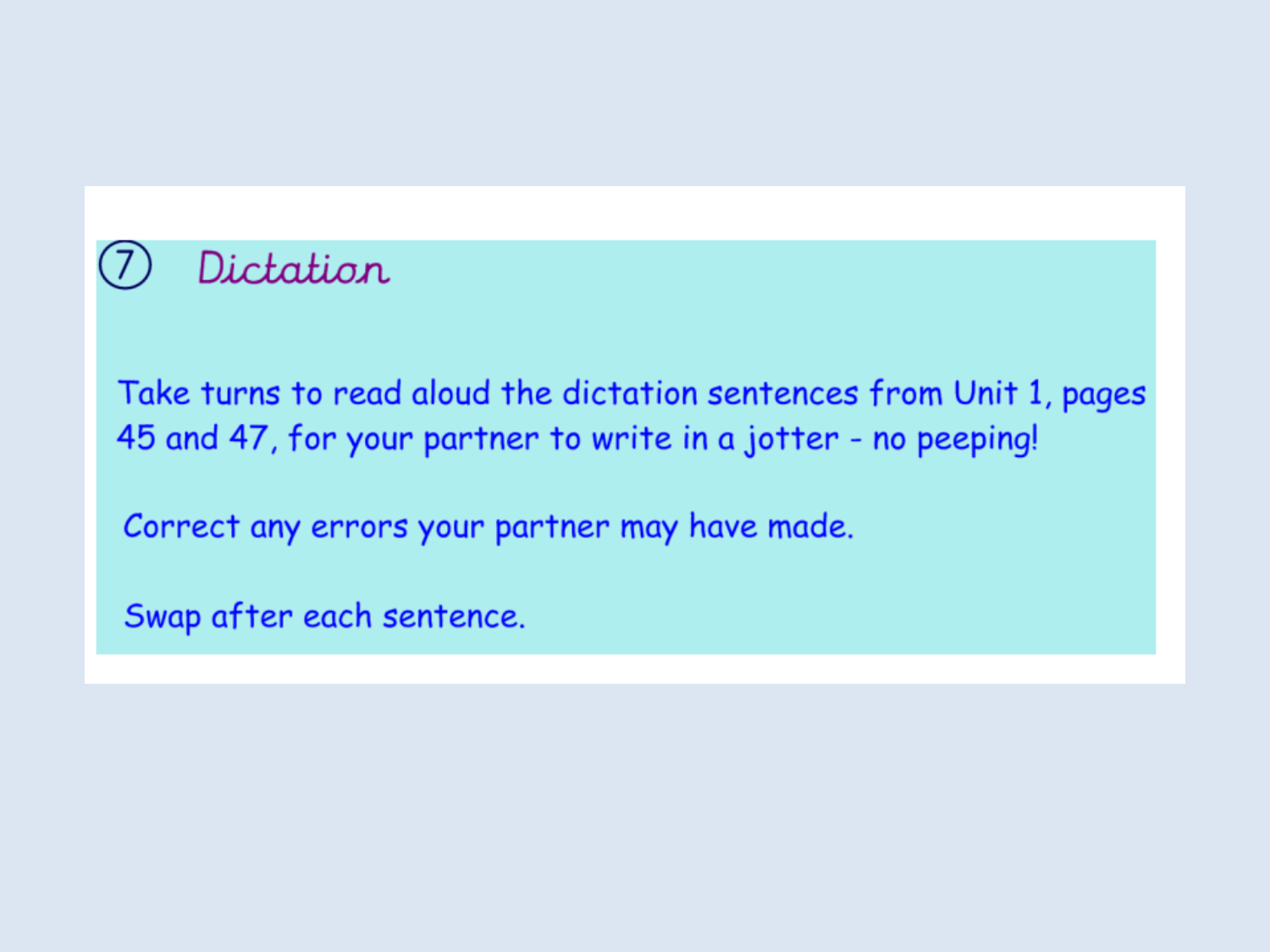### Spelling Log

Choose five words from activities 2 and 3 that you find most challenging. Write them in the grid on p. 8 of your Spelling Log Book. Circle the part of the word that you find most difficult to remember and explain why to your partner. Discuss with your partner how you will remember to spell the word.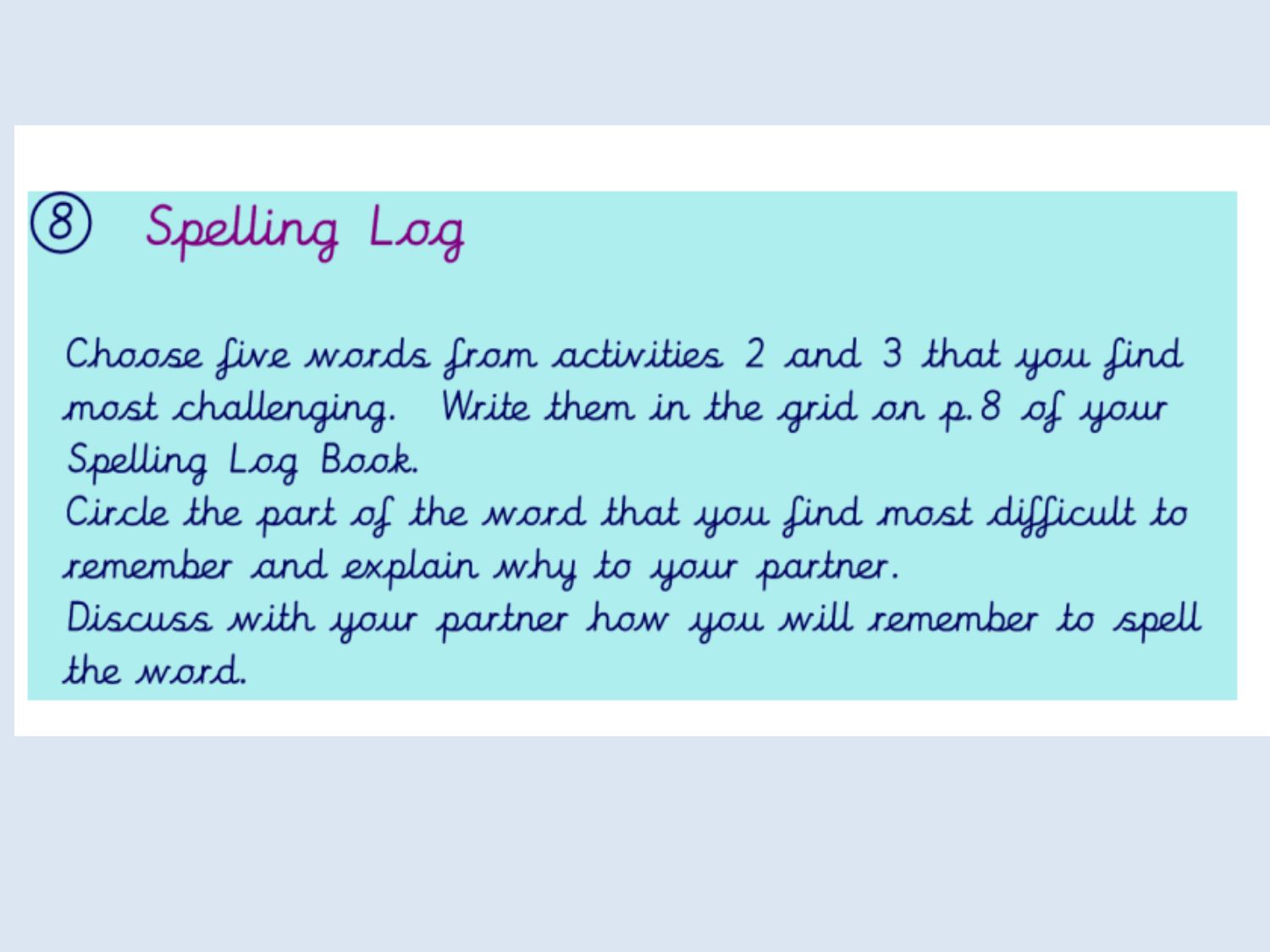### **Homework**

Each fortnight the children learn some 'Red Words', Homophones and words which are spelt using the focus sound for the unit.



A list of between 30 and 50 words will be sent home at the end of the penultimate week of each half-term.

The children will work on these with their group the following week, learning to spell them accurately.

Extra work at home over the weekend and the early part of the week will support them in this task.